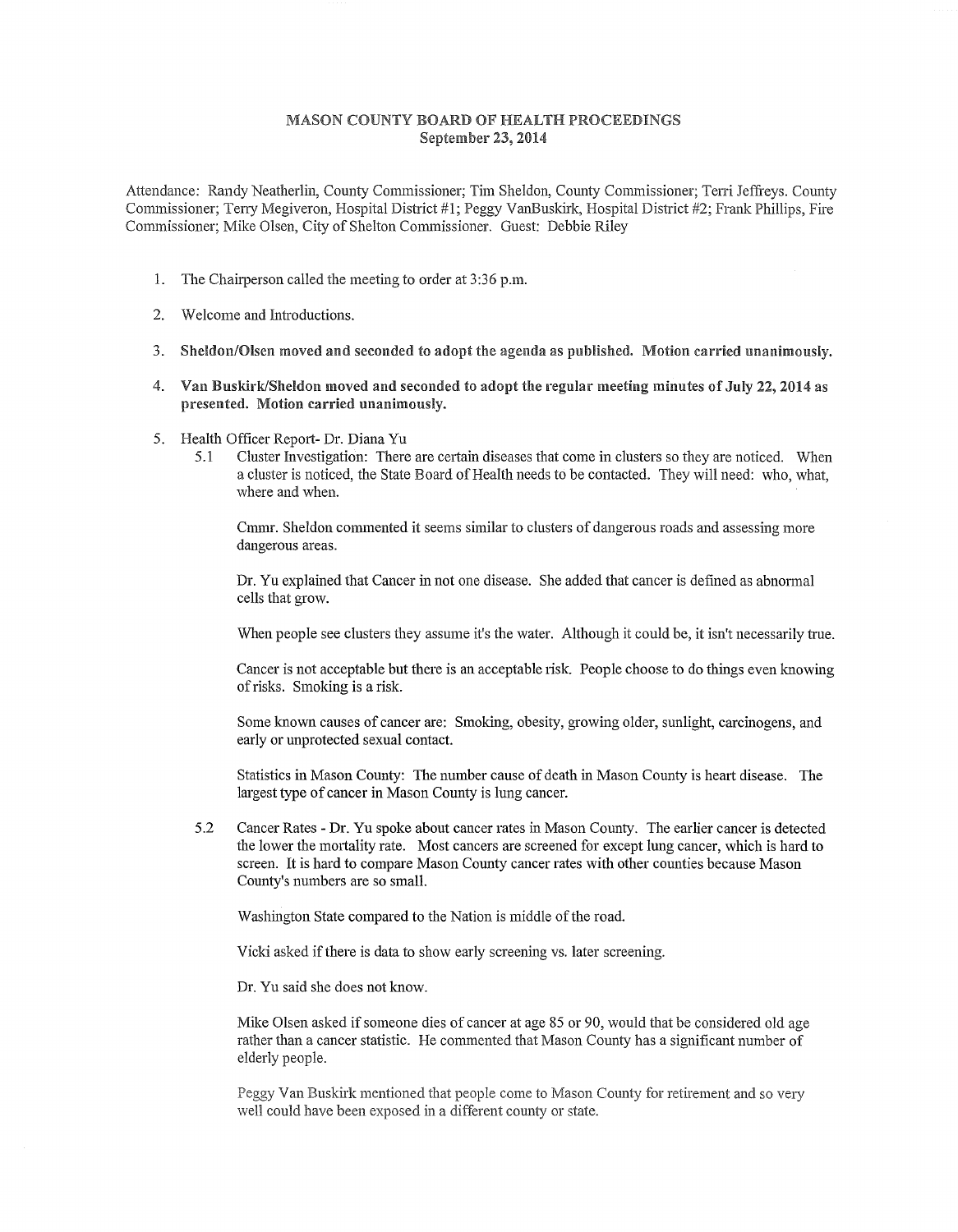## BOARD OF HEALTH PROCEEDINGS September 23, 2014 - PAGE 2

Water is a contributor to kidney and liver cancer due to chemicals as apposed to lung cancer. Dr. Yu also mentioned wood smoke in the air is more prevalent in Mason County.

Example Goose Lake: The unknown is a big concern. Dr. Yu said that there are standards that have been followed although people don't want to take the risk. She said as a public health entity, they look at what the risks are based on the infonnation that is available now. It is a challenge. She left some information from the National Cancer institute.

Cmmr. Sheldon asked if there are any cancer clusters around the dump in Shelton.

Dr. Yu answered no.

Frank commented that he noticed population differences in the comparison data.

Terry Megiveron stated that this data is based on people diagnosing and reporting.

Cmmr. Jeffreys thanked Dr. Yu for the presentation.

Dr. Yu added that Enterovirus has been confirmed in Seattle but not in Mason County. She said it is a strain they haven't seen. She stated that Mason General Hospital does have a way to screen if there is suspected exposure. She also mentioned ebola and said that there are systems in place should an outbreak occur.

Dr. Yu stated that ebola is not a casual contact disease. It would be transmitted by significant contact. She stated it is a greater concern when traveling to and from West Africa. The CDC (Center for Disease Control) website is a good resource for additional infonnation about ebola.

6. Community Health Improvement Partnership update: Lydia Buchheit: Community Health Assessment:

They have narrowed down to focus on three priorities for tracking purposes:

- I. Access and appropriate use of healthcare service
- 2. Train and prepare workforce with living wage jobs.
- 3. Functional Families (housing, eating for health, substance use)

Their next meeting will be October 23. There are a couple of examples other entities using Insight Vision. The examples she has looked at are Weld County and Snohomish County.

Terry said aligning resources and staying focused is beneficial.

Lydia said this is huge and there are many great organizations to pull in.

Vicki stated they are looking into engaging BOH into more things. She thinks it would be valuable and the BOH would have knowledge of things happening in the community and giving input and making recommendations to the County Commissioners. Vicki stated she would like to build collective impact and alignment from the ground up.

Cmmr. Jeffreys said her hopes are that would be that as policy makers they are targeting with a baseline and tracking. She added there are a limited number of funds with many priorities.

Terry said when you focus down there is alot of alignment. He added that we are fortunate that we have these relationships.

Cmmr. Jeffreys asked what this next step is going to be.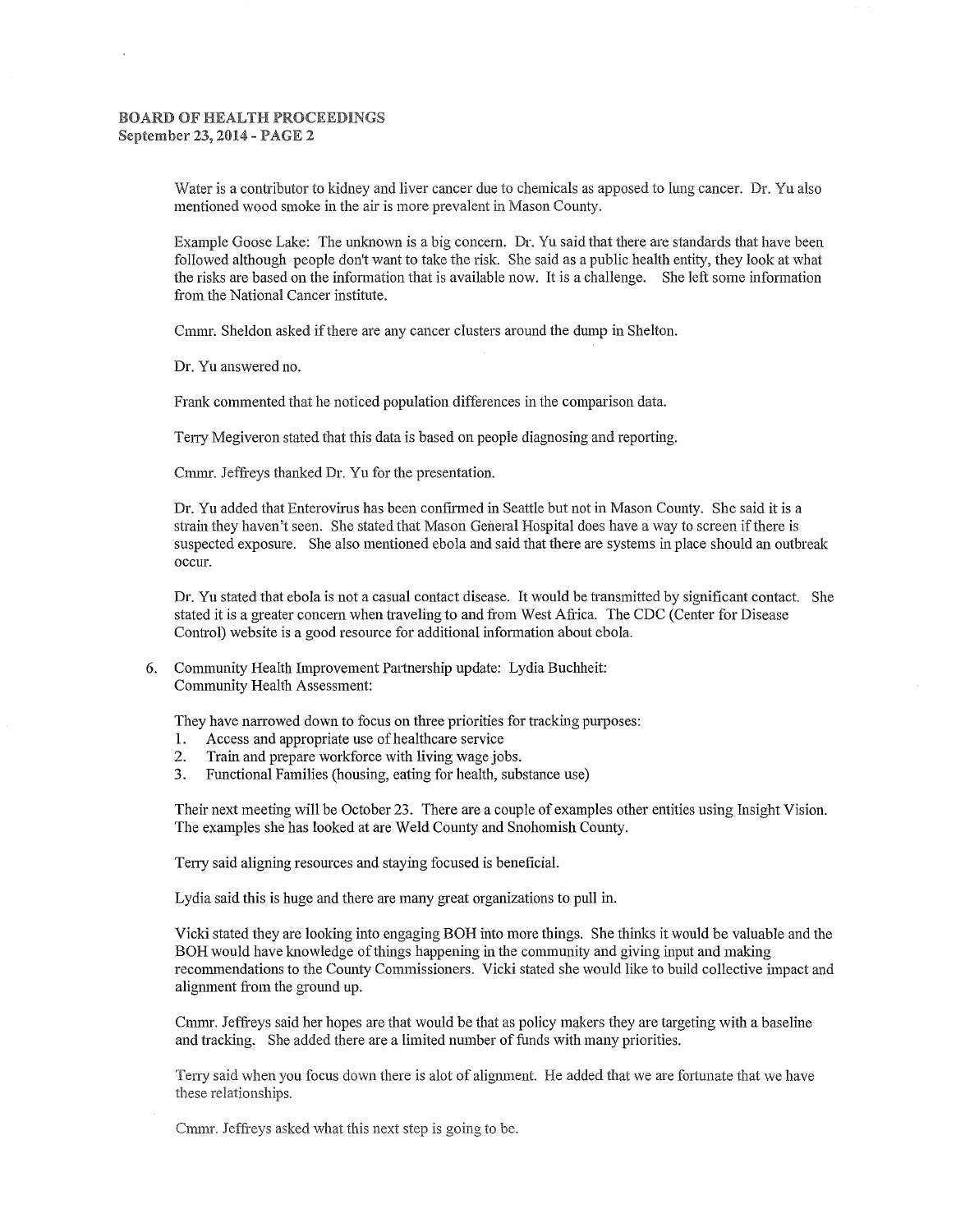## BOARD OF HEALTH PROCEEDINGS September 23, 2014 - PAGE 3

Lydia said they are going to try to build aligmnents with the three. The goal is to have a clear picture for the community. The group with decide what to measure and start with a baseline.

Terry Megiveron stated it's similar to measuring access to primary care and starting with a baseline.

Lydia announced they have hired Allie Perline. Allie is relocating from Vermont and has a Master's Degree in Public Health. She will be replacing Heidi Iyall.

City Cmmr. Mike Olsen left the meeting.

Teny Megiveron reiterated that as a new member, he would like extra explanation as to what the role of the Board of Health entails.

Vicki is wondering if a Board of Health orientation would be helpful. She also mentioned possibly informing the Board on all the upcoming changes and the current budget.

Cmmr. Sheldon asked about clinical care, primary care, dental and mental health. He said it is stark.

Terry Megiveron agrees that this is a challenge and we need to get some funding.

Vicki agrees it is stark and there is defmitely a shortage of providers.

7. Drug Take Back Boxes in the North  $End-$ 

The Mason County Sheriff's office would like to add a second take back box to be located at the North Precinct. From June 2013-June 2014 they have collected 1000 pounds of drugs. The two hospital districts purchased the boxes initially. Peggy and Vicki will follow up.

- 8. November 2014 Suggested Agenda Items Ideas 2015 budget.
- 9. Board Discussion There was no additional Board discussion.
- 10. Public Comment There was no public comment.

Frank Phillips infonned everyone that Fire Safety Week will take place the second week in October. There will be open houses at every fire district in Mason County. Mason County Fire Safety week will be advertised in the newspaper next week.

Next Meeting: November 25, 2014

11. Adjourn - The meeting adjourned at 5:17 p.m.